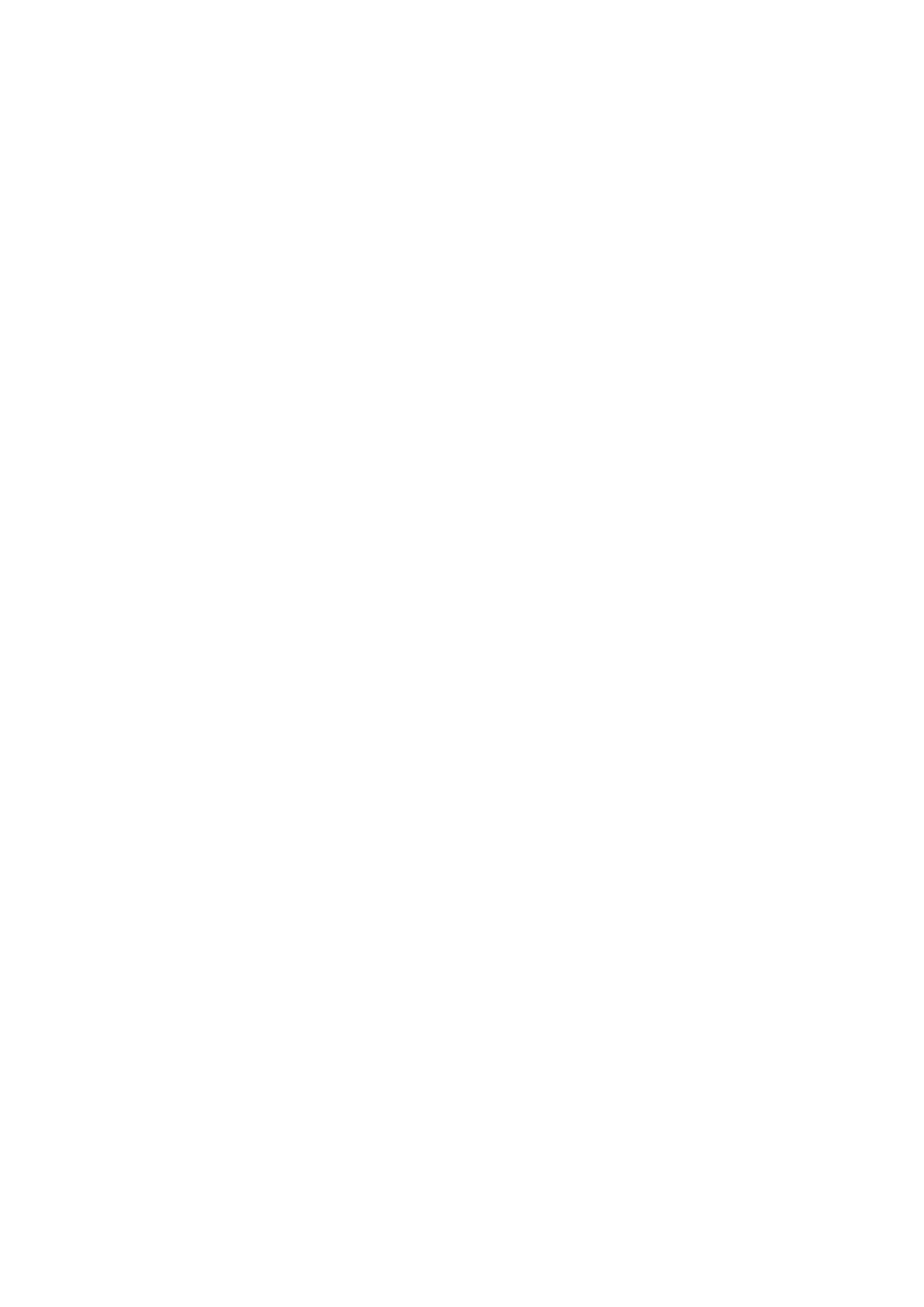## A **BILL** TO

Prohibit the publication of certain information regarding persons who have been arrested until they have been charged with an offence; to set out the circumstances where such information can be published without committing an offence; and for connected purposes.

**BE IT ENACTED by the Queen's most Excellent Majesty, by and with the advice and consent of the Lords Spiritual and Temporal, and Commons, in this present Parliament assembled and by the authority of the same as follows:** consent of the Lords Spiritual and Temporal, and Commons, in this present Parliament assembled, and by the authority of the same, as follows: -

#### <span id="page-2-2"></span><span id="page-2-0"></span>**1 Reporting restrictions between arrest and charge**

- <span id="page-2-3"></span>(1) Where a person is arrested for an offence, neither their name nor address, nor any still or moving picture of that person may—
	- (a) be published in England and Wales in any publication available to the public in written, electronic or any other form, or
	- (b) be included in a relevant programme for reception in England and Wales,

if it is likely to lead members of the public to identify that person as the person by whom the offence is suspected or alleged to have been committed.

(2) The restrictions imposed by subsection [\(1\)](#page-2-3) continue to apply unless and until the person is charged with the offence for which they were arrested. *10*

#### <span id="page-2-5"></span><span id="page-2-1"></span>**2 Exceptions to reporting restrictions**

- <span id="page-2-4"></span>(1) A judge of the Crown Court may direct that section [1](#page-2-2) shall not apply to a person who has been arrested where satisfied that such a direction is—
	- (a) required to comply with the Human Rights Act 1998;
		- (b) in the interests of justice; or
		- (c) otherwise in the public interest.
- (2) Without prejudice to the generality of subsection [\(1\)](#page-2-4), is in the interests of justice to make a direction where—
	- (a) it may lead to additional complainants coming forward;
	- (b) it may lead to information that assists the investigation of the offence;

*5*

*15*

*20*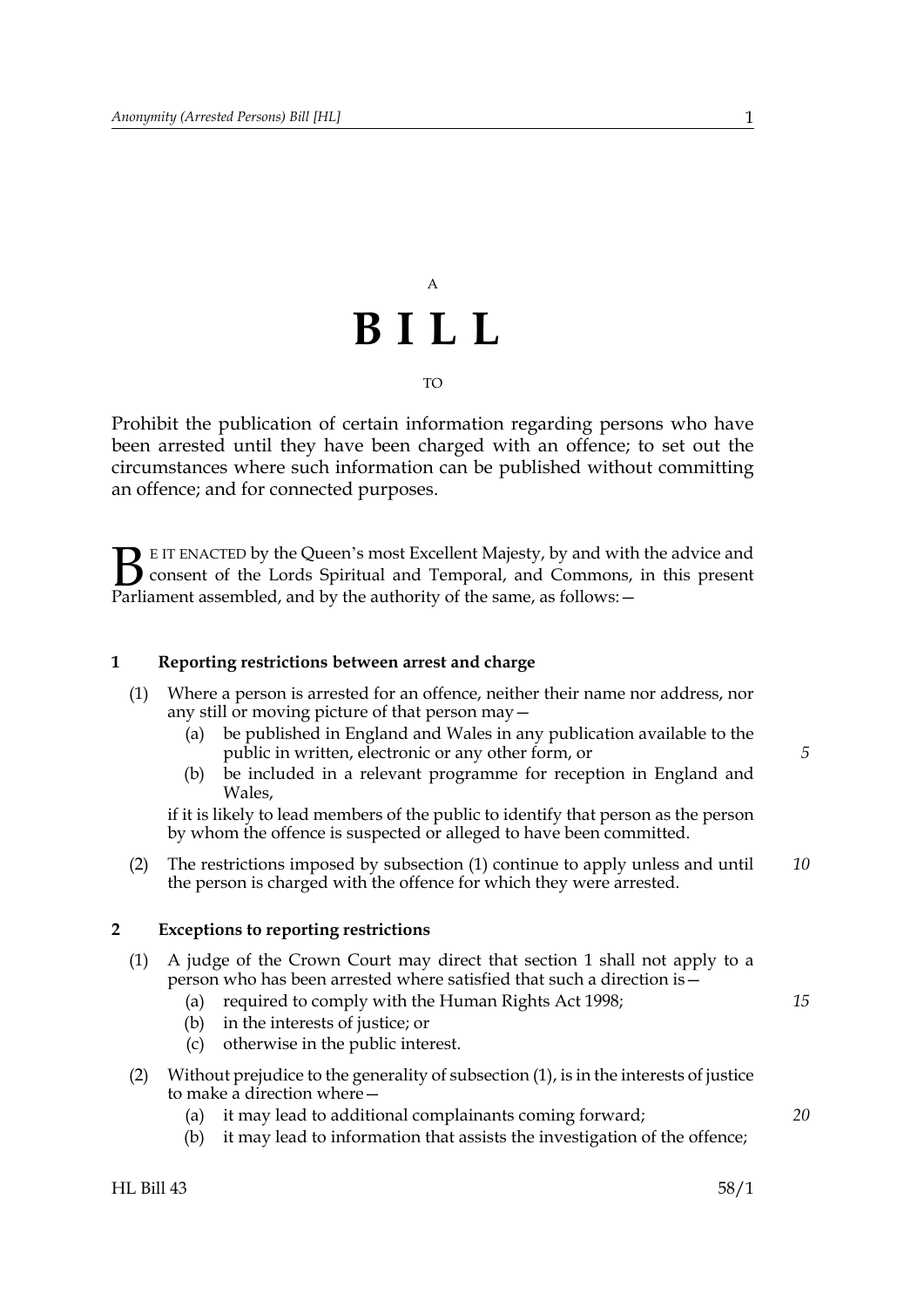*5*

*15*

*30*

*40*

- (c) it may lead to information that assists the arrested person; or
- (d) the conduct of the arrested person's defence at trial is likely to be substantially prejudiced if the direction is not given.
- (3) A direction may be made or reviewed—
	- (a) on the application of the person who has been arrested;
	- (b) on the application of a Chief Constable or prosecuting authority;
	- (c) on the application of any other person who is considered by a judge of the Crown Court to have a sufficient interest; or
	- (d) by the Court of its own motion.
- (4) A direction must be made under subsection [\(1\)](#page-2-4) to the extent necessary to give effect to a joint application that is made under this section by— *10*
	- (a) the arrested person, and
	- (b) a Chief Constable or prosecuting authority.
- (5) Any direction under this section may disapply section [1](#page-2-2) either in its entirety or in relation to specified matters and time periods only.

### <span id="page-3-3"></span><span id="page-3-0"></span>**3 Offences**

- (1) If any matter is published or included in a relevant programme in contravention of section [1](#page-2-2), the following persons shall be guilty of a summary offence—
	- (a) in the case of publication in a newspaper or periodical, any proprietor, any editor and any publisher of the newspaper or periodical; *20*
	- (b) in the case of publication in any other form, the person publishing the matter; and
	- (c) in the case of any matter included in a relevant programme
		- any body corporate engaged in providing the service in which the programme is included; and *25*
		- (ii) any person having functions in relation to the programme corresponding to those of an editor of a newspaper.
- (2) Proceedings for an offence under this section may not be instituted except by or with the consent of—
	- (a) the Director of Public Prosecutions, or
	- (b) the Director of the Serious Fraud Office.

### **4 Defence: no knowledge of prohibited matter**

<span id="page-3-1"></span>A defence is available to a person charged under section [3](#page-3-3) where at the time of the alleged offence they were not aware, and neither suspected nor had reason to suspect, that the publication or programme in question was of, or included, the prohibited matter in question. *35*

#### <span id="page-3-2"></span>**5 Penalties**

- (1) An individual guilty of an offence under section [3](#page-3-3) is liable on conviction to imprisonment for a term not exceeding 6 months, or to a fine not exceeding the statutory maximum, or to both.
- (2) Any other person guilty of an offence under section [3](#page-3-3) is liable on conviction to a fine not exceeding the statutory maximum.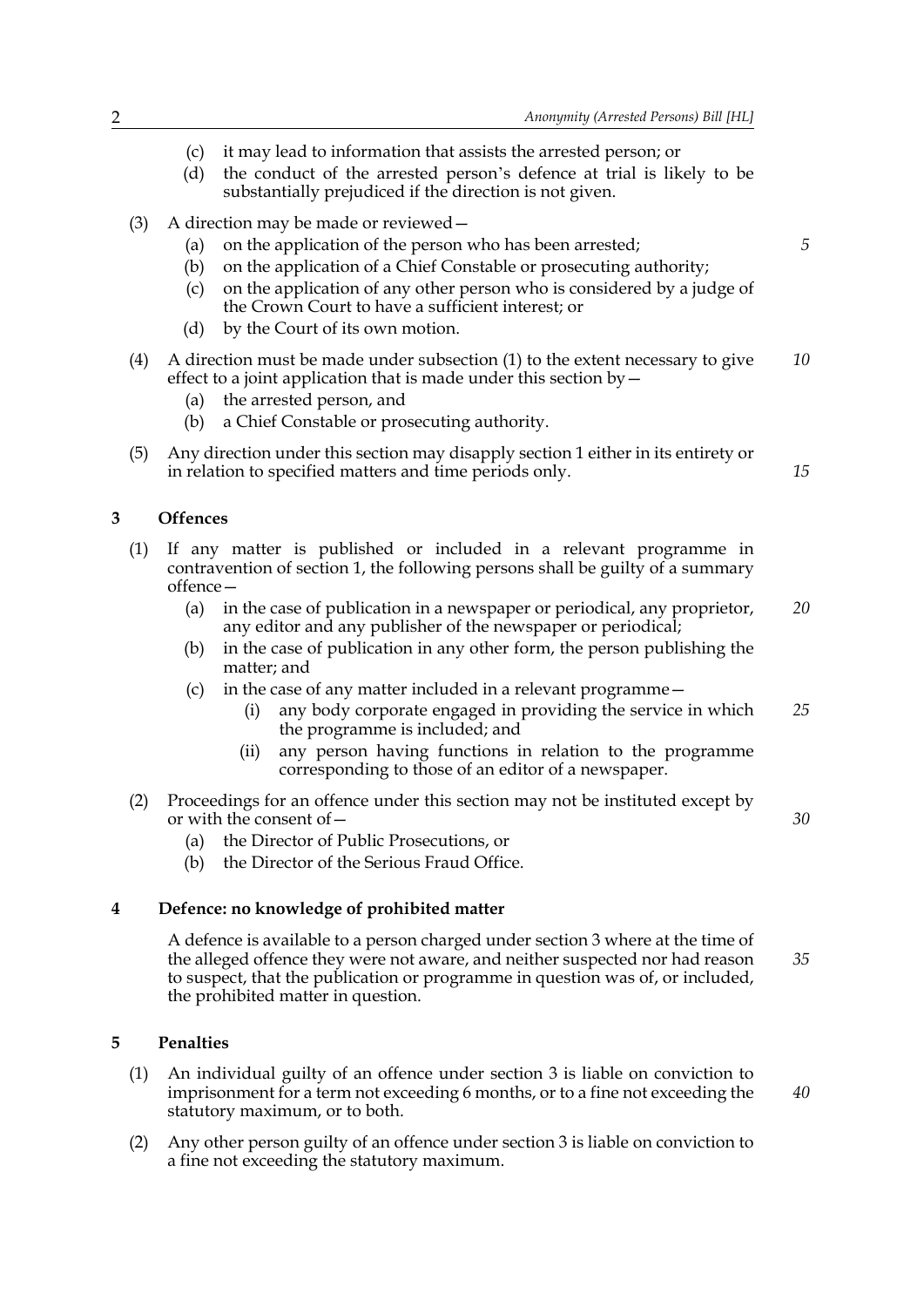#### <span id="page-4-0"></span>**6 Offences by bodies corporate**

- (1) This section applies if an offence under this Act is committed by a body corporate.
- (2) If the offence is proved to have been committed with the consent or connivance  $of$ 
	- (a) a senior officer of the body corporate, or
	- (b) a person purporting to act in such a capacity,

the senior officer or person (as well as the body corporate) is guilty of the offence and liable to be proceeded against and punished accordingly.

(3) In this section—

"director", in relation to a body corporate whose affairs are managed by its members, means a member of the body corporate;

"senior officer", in relation to a body corporate, means a director, manager, secretary or other similar officer of the body corporate.

#### <span id="page-4-2"></span><span id="page-4-1"></span>**7 Interpretation etc**

<span id="page-4-3"></span>(1) In this Act—

"offence" in sections [1](#page-2-2) and [2](#page-2-5) means any summary or indictable offence against the laws of England and Wales;

"picture" includes a likeness however produced;

- "prosecuting authority" means—
	- (a) the Director of Public Prosecutions;
	- (b) the Director of the Serious Fraud Office; and
	- (c) any other person or body that is designated for the purposes of this Act by regulations made by the Secretary of State;
- "publication" includes a film, a soundtrack and any record in permanent form, and any publication on an internet site based in England and Wales, but does not include an indictment or other document prepared for use in particular legal proceedings; *25*

"relevant programme" means a programme included in a programme service, within the meaning of the Broadcasting Act 1990.

- (2) Subject to subsection [\(3\)](#page-5-2), a person is charged with an offence for the purposes of section [1](#page-2-2) if—
	- (a) a custody sergeant charges the person in accordance with section 37 of the Police and Criminal Evidence Act 1984;
	- (b) an information is laid alleging that the person has committed the offence in accordance with section 1 of the Magistrates' Courts Act 1980; *35*
	- (c) a charge is brought against the person by a prosecuting authority;
	- (d) the person appears before a court charged with the offence;
	- (e) a court before which the person is appearing commits the person for trial on a new charge alleging the offence; or *40*
	- (f) a bill of indictment charging the person with the offence is preferred before a court in which he or she may lawfully be indicted for the offence.

*5*

*10*

*15*

*20*

*30*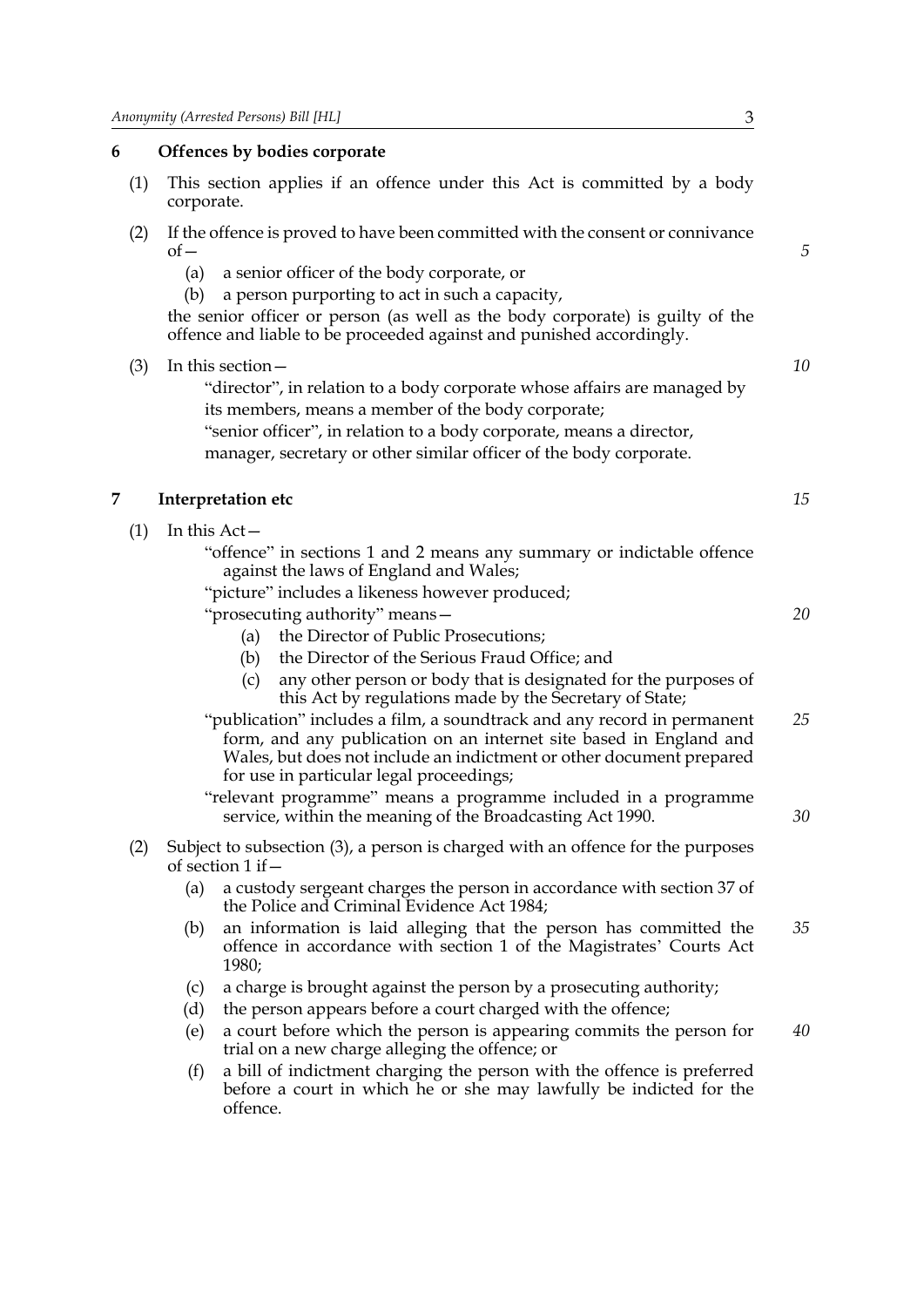*5*

- <span id="page-5-2"></span>(3) The Secretary of State may by regulations make provision to specify additional circumstances in which a person is to be treated as being charged with an offence for the purposes of section [1.](#page-2-2)
- (4) Nothing in this Act affects any prohibition or restriction imposed by virtue of any other enactment upon a publication or matter included in a relevant programme.

#### <span id="page-5-0"></span>**8 Regulations**

- (1) A power to make regulations under this Act is exercisable by statutory instrument.
- (2) A statutory instrument under section [7](#page-4-2)[\(1\)](#page-4-3) or [\(3\)](#page-5-2) of this Act may not be made unless a draft of the instrument has been laid before and approved by a resolution of each House of Parliament. *10*

#### <span id="page-5-1"></span>**9 Extent, commencement and short title**

- (1) This Act extends to England and Wales only.
- (2) This Act comes into force on such day as the Secretary of State may by regulations appoint. *15*
- (3) This Act may be cited as the Anonymity (Arrested Persons) Act 2020.